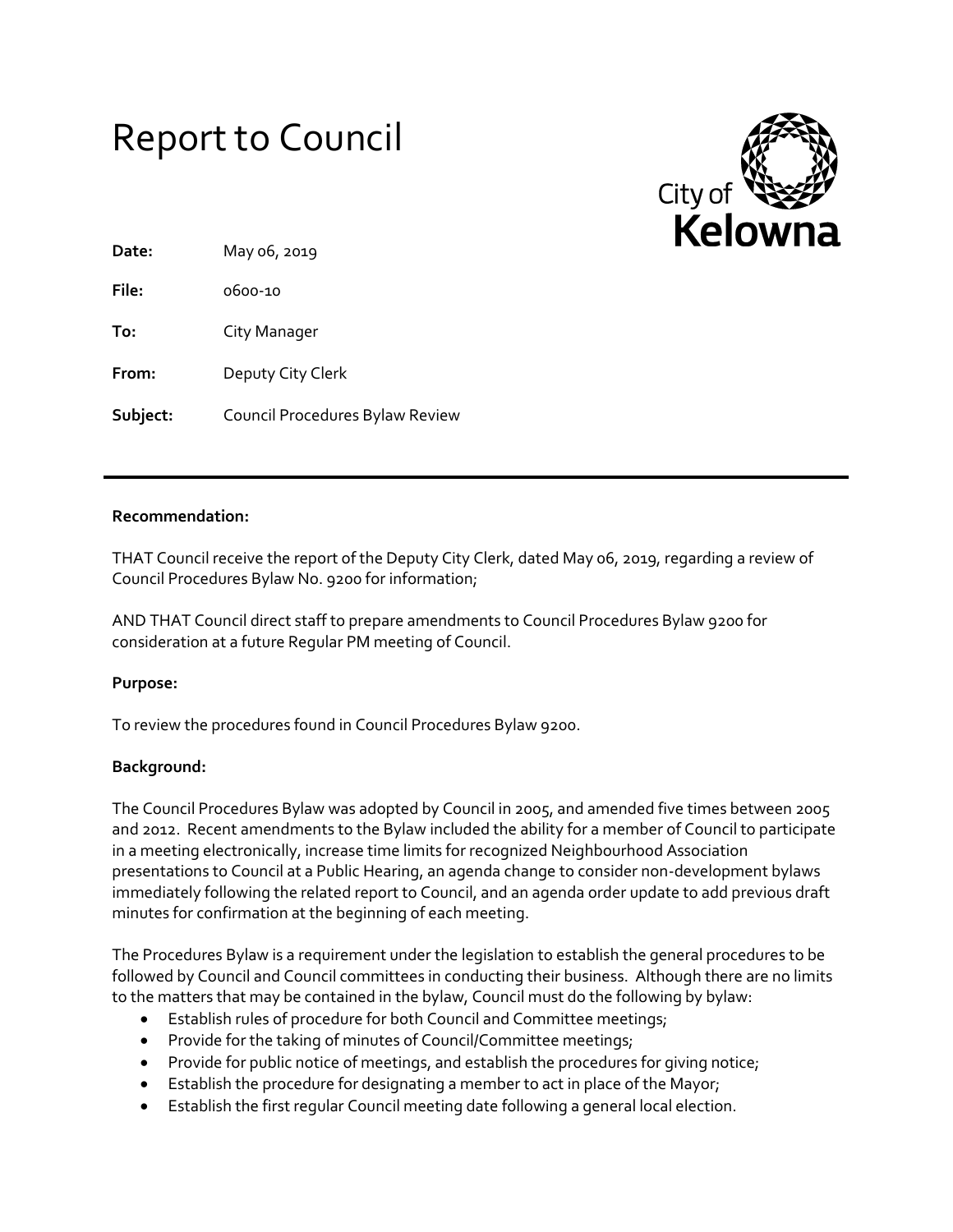## **Council Procedures Review:**

There are a number of areas in the procedures bylaw that have been identified for discussion with Council relating to legislative changes, a changing community with technology, culture and engagement, as well as best practices for meeting management. These include sections as noted below.

Part 2: Schedule and Notice of Council Meeting

- Schedule of meetings
	- o 2.1 inaugural meeting now held in November
- Notice of Regular Council Meetings and Public Hearing
	- o 2.8 and 2.9 review notice board posting location

Part 4: Public Attendance at Council Meetings

- **•** Proceedings at Public Hearings
	- $\circ$  4.11 further clarify 'address' to be civic, street name, or jurisdiction

Part 5: Rules of Procedure at Council Meetings

- Agenda Preparation and Order of Proceedings
	- o 5.4 review order and items of meeting agendas
	- o Clarify the practice of reading the full list of correspondence versus a summary

As well as the sections noted above, there are minor housekeeping amendments staff have been tracking as future amendments to the current bylaw (attached).

# **Next Steps:**

Following Council discussion and direction, staff will prepare amendments to the Council Procedures Bylaw No.9200 for Council consideration at a future Regular PM Meeting.

**Legal/Statutory Authority:** *Community Charter* s.124(1) **Legal/Statutory Procedural Requirements:** *Community Charter* s.124(3) **Existing Policy:** Council Procedures Bylaw 9200

**Considerations not applicable to this report: Internal Circulation: Budgetary Considerations: Personnel Implications: External Agency/Public Comments: Communications Comments: Alternate Recommendation:**